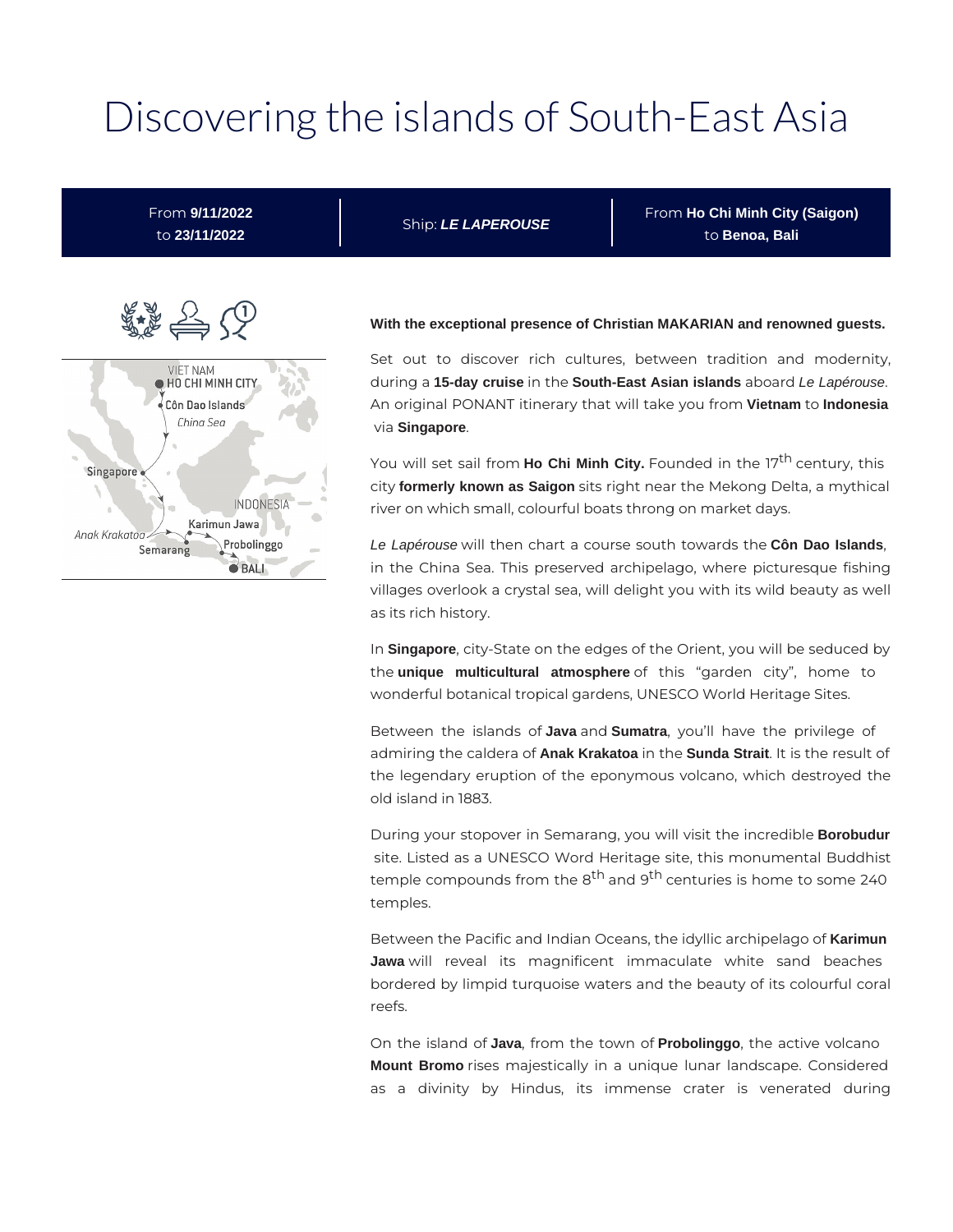pilgrimages and ceremonies.

Finally you will set sail to the south of the paradisiacal and enchanting island of Bali, your journey's end. Renowned for the kindness of its inhabitants, **Bali** offers beautiful discoveries including lush paddy fields, sacred ceremonies, and abundant marine life



The information in this document is valid as of 7/7/2022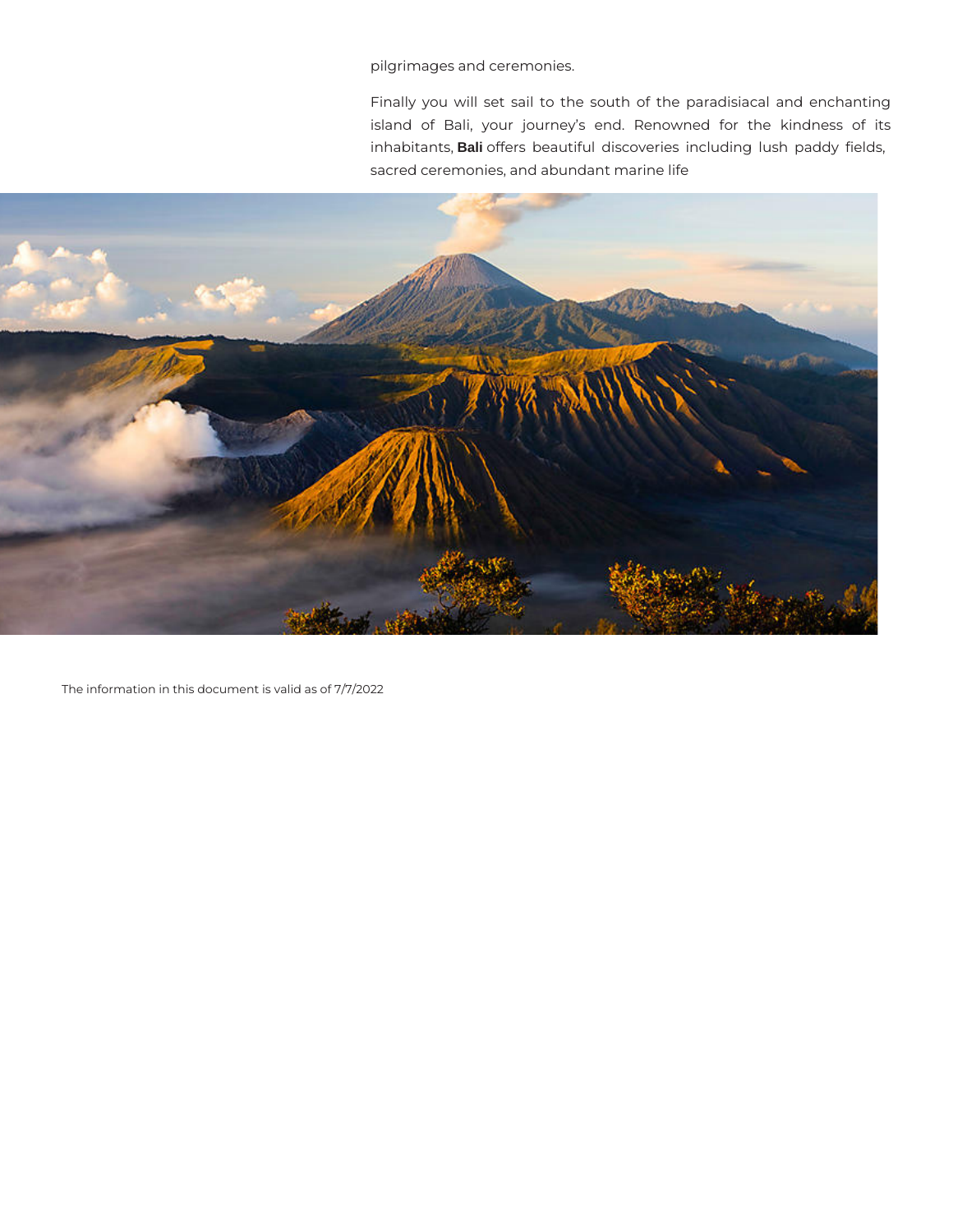# Discovering the islands of South-East Asia **YOUR STOPOVERS :**

# **HO CHI MINH CITY (SAIGON)**

Embarkation 9/11/2022 from 4:00 pm to 5:00 pm Departure 10/11/2022 at 2:00 pm

Located near the **Mekong delta, Ho Chi Minh City** is the largest city in Vietnam. It is both the historic heart and economic hub. Formerly Saigon, the city is an imposing avant-guard metropolis. You can admire its famous central post office and its emblematic **Reunification Palace.** From 95 years of French presence, the city has kept some remarkable monuments, like the **Cathédrale Notre-Dame** with its neo-Gothic façade built in 19th century red brick. You'll succumb to the magic of this hectic city, where everything is about contrast, like the very brightly-coloured district of **Cholon,** Saigon's "Chinatown".

# **CÔN DAO ISLANDS**

Arrival 11/11/2022 early morning Departure 11/11/2022 mid afternoon

To the south of Vietnam, the archipelago of the **Côn Dao Islands,**located in the South China Sea, is composed of sixteen rocks covered in lush vegetation**.** A regular stopover on the Maritime Silk Road connecting China to Europe between the 2nd and 13th centuries, the islands were mentioned by Marco Polo during his voyage from China to India in 1294. A former English and French trading post, the archipelago became a French colony in 1861 using the name **Poulo Condor**. A penitentiary centre was built there and used to imprison opponents of the colonial regime. During the Vietnam War, the Saigon regime and the United States locked up communist enemies there until 1975. In its idyllic natural setting, Con Dao has become a memorial site and a symbol of the fight for independence.

# **AT SEA**

Arrival 12/11/2022 Departure 12/11/2022

During your day at sea, make the most of the many services and activities on board. Treat yourself to a moment of relaxation in the spa or stay in shape in the fitness centre. Depending on the season, let yourself be tempted by the swimming pool or a spot of sunbathing. This day without a port of call will also be an opportunity to enjoy the conferences or shows proposed on board, to do some shopping in the boutique or to meet the PONANT photographers in their dedicated space. As for lovers of the open sea, they will be able to visit the ship's upper deck to admire the spectacle of the waves and perhaps be lucky enough to observe marine species. A truly enchanted interlude, combining comfort, rest and entertainment.

# **SINGAPORE**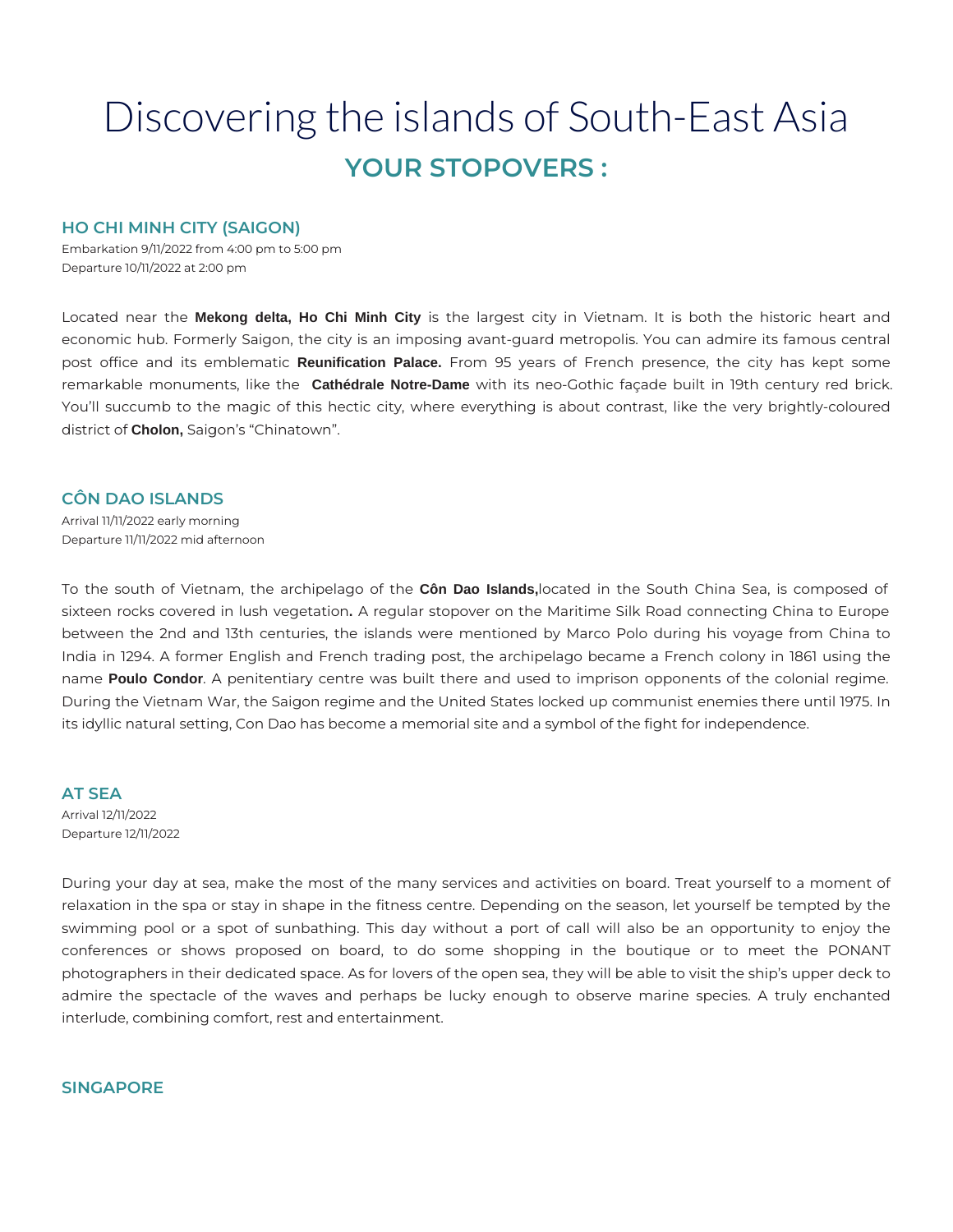Nicknamed the Garden City, Singapore stretches across Malaysia's southern-most region. Experience the vibrant hustle and bustle of this city-state for yourself at the **Marina Bay**. No too far away is the historic centre, offering up a unique smorgasbord of neoclassical buildings and contemporary towers. Decked out in topiary, the pavements of Orchard Road are also home to countless shopping centres. The colourful markets in **Chinatown** and **Little India** are the perfect opportunity to quell hunger pangs in a hawker centre, one of the city's traditional snack bars. Between the two districts, get a slice of history with a trip to the **Raffles dock**. It was here that Englishman **Sir Raffles**, the founder of the city, is said to have arrived one fateful day in January 1819.

## **AT SEA**

Arrival 15/11/2022 Departure 15/11/2022

During your day at sea, make the most of the many services and activities on board. Treat yourself to a moment of relaxation in the spa or stay in shape in the fitness centre. Depending on the season, let yourself be tempted by the swimming pool or a spot of sunbathing. This day without a port of call will also be an opportunity to enjoy the conferences or shows proposed on board, to do some shopping in the boutique or to meet the PONANT photographers in their dedicated space. As for lovers of the open sea, they will be able to visit the ship's upper deck to admire the spectacle of the waves and perhaps be lucky enough to observe marine species. A truly enchanted interlude, combining comfort, rest and entertainment.

# **SAILING ALONG KRAKATOA**

Arrival 16/11/2022 midday Departure 16/11/2022 early evening

Krakatoa, or Krakatau, is a name familiar to most, though few know where it is located. Lying in the Sunda Strait, between Java and Sumatra on the Pacific ring of fire, is the site of the largest volcanic eruption in modern history. The 1883 eruptions culminated with a colossal blast that literally blew Krakatau apart. The noise was heard over 4,600 km away. Eruptions since 1927 have built a new cone known as Anak Krakatau ("The child of Krakatau") that is still active, with its most recent eruptive episode having begun in 1994. Quiet periods of a few days alternate with spectacular Strombolian eruptions. Guest activities will be determined by the level of volcanic activity on the day and may involve ship based viewing or zodiac tour.

# **AT SEA**

Arrival 17/11/2022 Departure 17/11/2022

During your day at sea, make the most of the many services and activities on board. Treat yourself to a moment of relaxation in the spa or stay in shape in the fitness centre. Depending on the season, let yourself be tempted by the swimming pool or a spot of sunbathing. This day without a port of call will also be an opportunity to enjoy the conferences or shows proposed on board, to do some shopping in the boutique or to meet the PONANT photographers in their dedicated space. As for lovers of the open sea, they will be able to visit the ship's upper deck to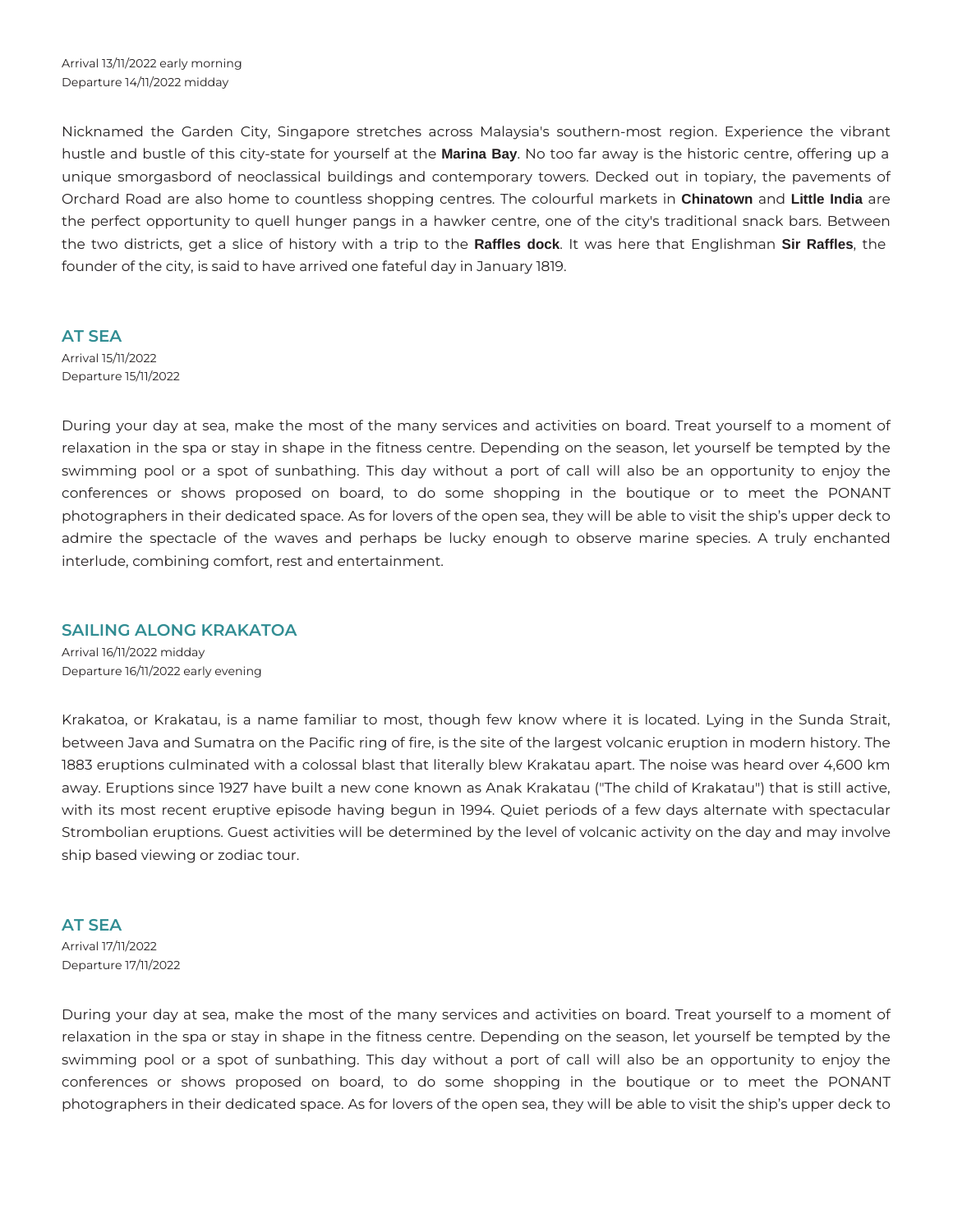admire the spectacle of the waves and perhaps be lucky enough to observe marine species. A truly enchanted interlude, combining comfort, rest and entertainment.

## **SEMARANG**

Arrival 18/11/2022 at night Departure 18/11/2022 late evening

**Semarang** enjoys a strategic location on the northern coast of **Java**, making it a cosmopolitan port town and a melting pot of Chinese, Indo-Arabic and European cultures. Before setting off to explore the region's treasures, take a tour of the old town and its smattering of old colonial buildings. Here in Indonesia's most Chinese town, don't miss a trip to the **Chinatown** district. If it's culture you're after, journey deeper into the green, rolling inland region, passing by volcanoes and rice paddies until you reach the royal town of **Yogyakarta** and one of its ancient kingdoms, the **Borobudur** : this Buddhist temple is a **UNESCO World Heritage Site** and one of the world's largest temples.

#### **KARIMUN JAWA**

Arrival 19/11/2022 early morning Departure 19/11/2022 late afternoon

During your cruise, your ship will take you to discover Karimunjawa, an idyllic archipelago composed of 27 small islands, far-removed from the modern world. At the place where the Pacific Ocean meets the Indian Ocean, translucent waves matching the colour of the horizon crash on long beaches of immaculate white sand. Listed as a Marine National Park, these stunningly beautiful islands lined with coral reefs are an extraordinary natural heritage. Equipped with a mask and tuba, we invite you to discover a fascinating underwater world where dizzyingly bright multicolored marine life will reveal itself.

## **AT SEA**

Arrival 20/11/2022 Departure 20/11/2022

During your day at sea, make the most of the many services and activities on board. Treat yourself to a moment of relaxation in the spa or stay in shape in the fitness centre. Depending on the season, let yourself be tempted by the swimming pool or a spot of sunbathing. This day without a port of call will also be an opportunity to enjoy the conferences or shows proposed on board, to do some shopping in the boutique or to meet the PONANT photographers in their dedicated space. As for lovers of the open sea, they will be able to visit the ship's upper deck to admire the spectacle of the waves and perhaps be lucky enough to observe marine species. A truly enchanted interlude, combining comfort, rest and entertainment.

# **PROBOLINGGO, JAVA**

Arrival 21/11/2022 at night Departure 21/11/2022 mid afternoon

Nestled inside the massive Tengger caldera surrounded by a sea of sand, Mount Bromo is the epitome of desolate beauty. The volcanic complex dates back to about 820,000 years ago and consists of five overlapping stratovolcanoes,